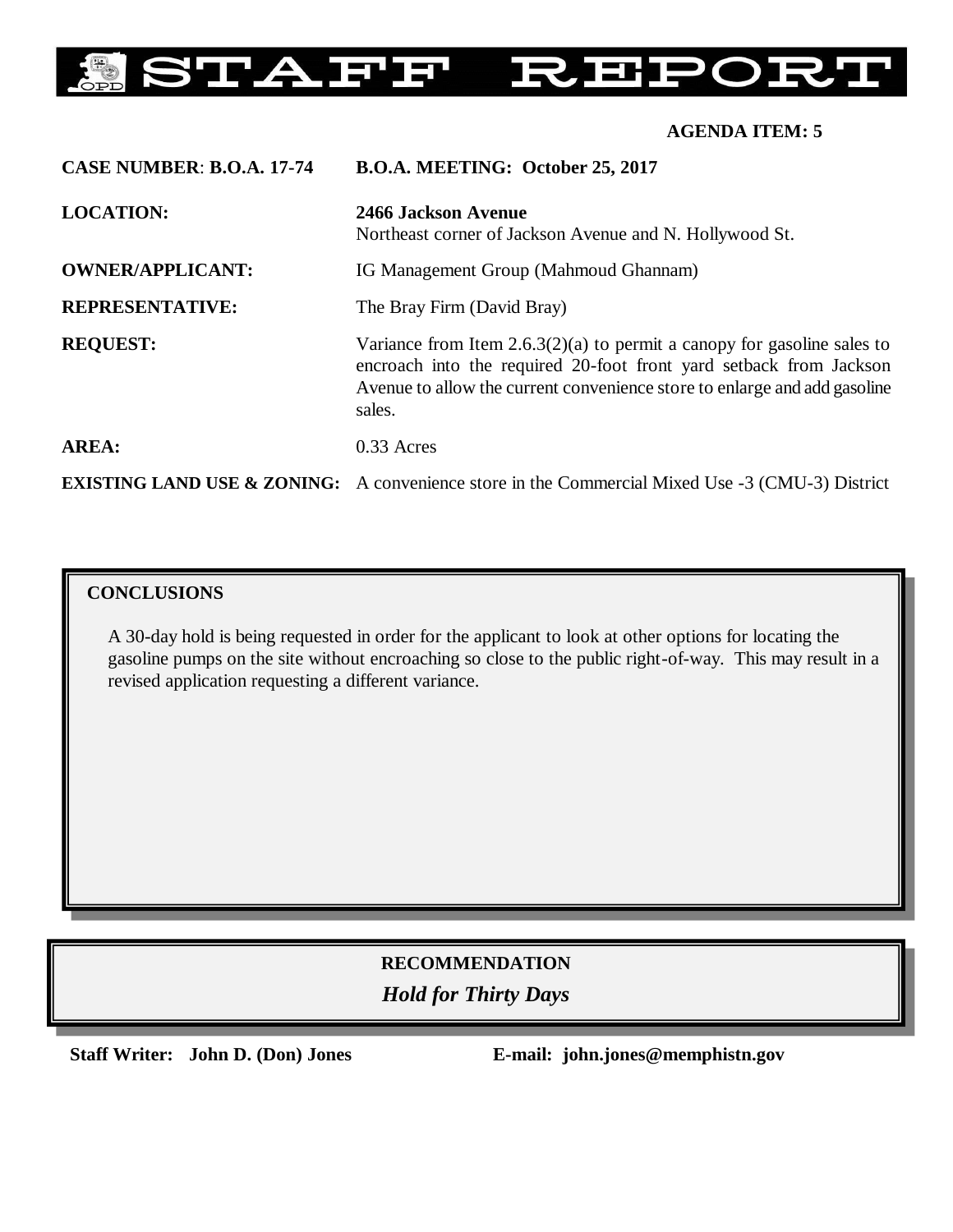$BOA$  17-74

Staff Report Corober 25, 2017<br>BOA 17-74 Page 2

## **General Location Map**



The subject property, outlined in blue is located at the northeast corner of Jackson Avenue and N. Hollywood Street in North Memphis. The subject property contains a relatively small, 2,599 square feet in area, convenience store and a large parking field.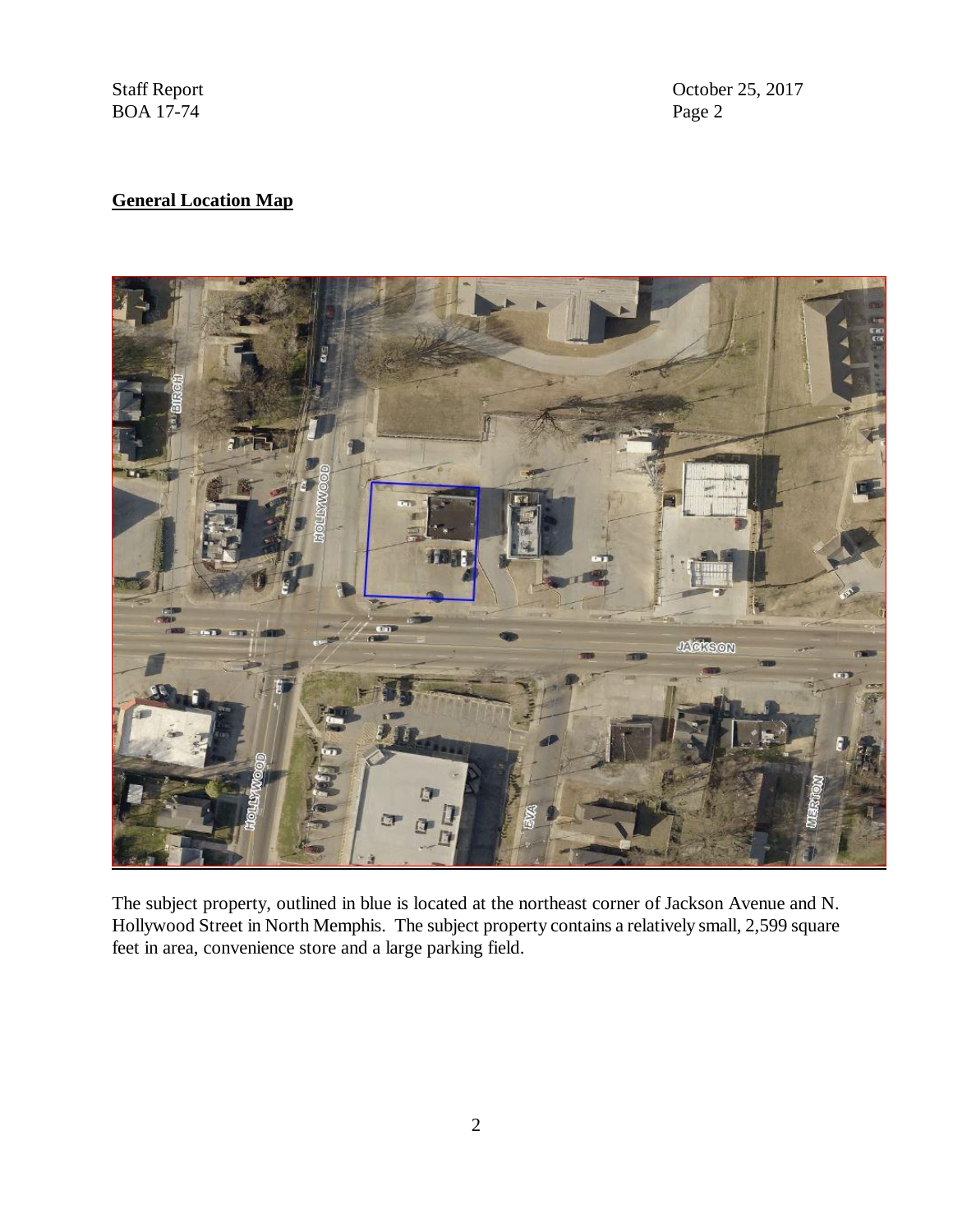**Staff Report BOA 17-74** 

### **Application**

|         | <b>EMPHIS</b> |       |  |
|---------|---------------|-------|--|
|         |               |       |  |
| B<br>×  |               |       |  |
| F       |               |       |  |
|         |               |       |  |
| TENNESS |               |       |  |
|         |               | OWNER |  |
|         |               |       |  |

#### MEMPHIS & SHELBY COUNTY BOARD OF ADJUSTMENT 125 North Main Street, City Hall, Room 468 MEMPHIS, TENNESSEE 38103

#### APPLICATION FOR VARIATION FROM THE REQUIREMENTS OF THE UNIFIED DEVELOPMENT CODE

| Property Owner of Record: $\sqrt{6}$ Musicians of $\sqrt{2}$ Phone #:                                                           |  |  |  |  |  |  |
|---------------------------------------------------------------------------------------------------------------------------------|--|--|--|--|--|--|
| Mailing Address: 3202 ILENNEY DR. City/State: LEXMANTON, Zip 38137                                                              |  |  |  |  |  |  |
|                                                                                                                                 |  |  |  |  |  |  |
|                                                                                                                                 |  |  |  |  |  |  |
|                                                                                                                                 |  |  |  |  |  |  |
| Applicant E-Mail Address:                                                                                                       |  |  |  |  |  |  |
|                                                                                                                                 |  |  |  |  |  |  |
|                                                                                                                                 |  |  |  |  |  |  |
| Engineer/Surveyor/Architect: THE BENY ELEMENT Phone # 901.383.8666<br>(Add additional sheets if including more than one entity) |  |  |  |  |  |  |
| Mailing Address: 7950 5740 7474 11 City/State: BRAZET Zip 38134                                                                 |  |  |  |  |  |  |
| Engineer/Surveyor/Architect E-Mail Address: _ dq by aq Q compassing                                                             |  |  |  |  |  |  |

#### To the Chairman, Board of Adjustment:

Application is hereby made for Variation(s) from the requirements of Section(s)  $\sqrt{\varepsilon}$ ,  $\overline{\mathcal{Z}}$ ,  $\overline{\mathcal{Z}}$  of the Unified Development Code under the discretionary power vested in your Board by Section 9.22 to permit {erection, alteration of, maintenance} in accordance with the plans filed 

PREMISES LOCATION (Describe by street address & directional location description, ex. 200 Johnson

Street, North side of Johnson Street, 100 feet east of Brown Street)  $ZH \& LZ + LZ$ 

NEATH SIPE OF ITOKSAU, OF

| and | 5IDEE | HCGHWGGD        |        | ATT | $LUTOISEETIC-$          |
|-----|-------|-----------------|--------|-----|-------------------------|
|     |       | known as Number | $-466$ |     | (Street, Avenue, Road). |

#### DESCRIBE PROPOSED VARIATION AND JUSTIFICATION FOR REQUEST.

Include applicable section reference from the Memphis/ Shelby County Unified Development Code for which relief is being sought.  $\mathbb{R}^2$  $\sim$  $\sim$  $\theta$   $\theta$ 

| 60. STRUCTED 10 1982, EXPANSION OF THE BUILDING WOULD    |  |  |  |                                                           |  |
|----------------------------------------------------------|--|--|--|-----------------------------------------------------------|--|
| ALLOLD A MALE MODEL HOD COMPOTIVE STORE THE THE EXISTING |  |  |  |                                                           |  |
| BUILDING. ALONE W THE BUILDING SPARSING THE UNION WOULD  |  |  |  |                                                           |  |
|                                                          |  |  |  | LIKE TO HOD FUIL SALES. THIS IMPLICATIONS ASSURED PUTAINE |  |
| $B_{1}$ 10 $F$ $F$ .                                     |  |  |  | AN ENCLOSEMMENT TO THE ZO FOUT FROM BUILDING SETBALK      |  |

Revised 10/07/14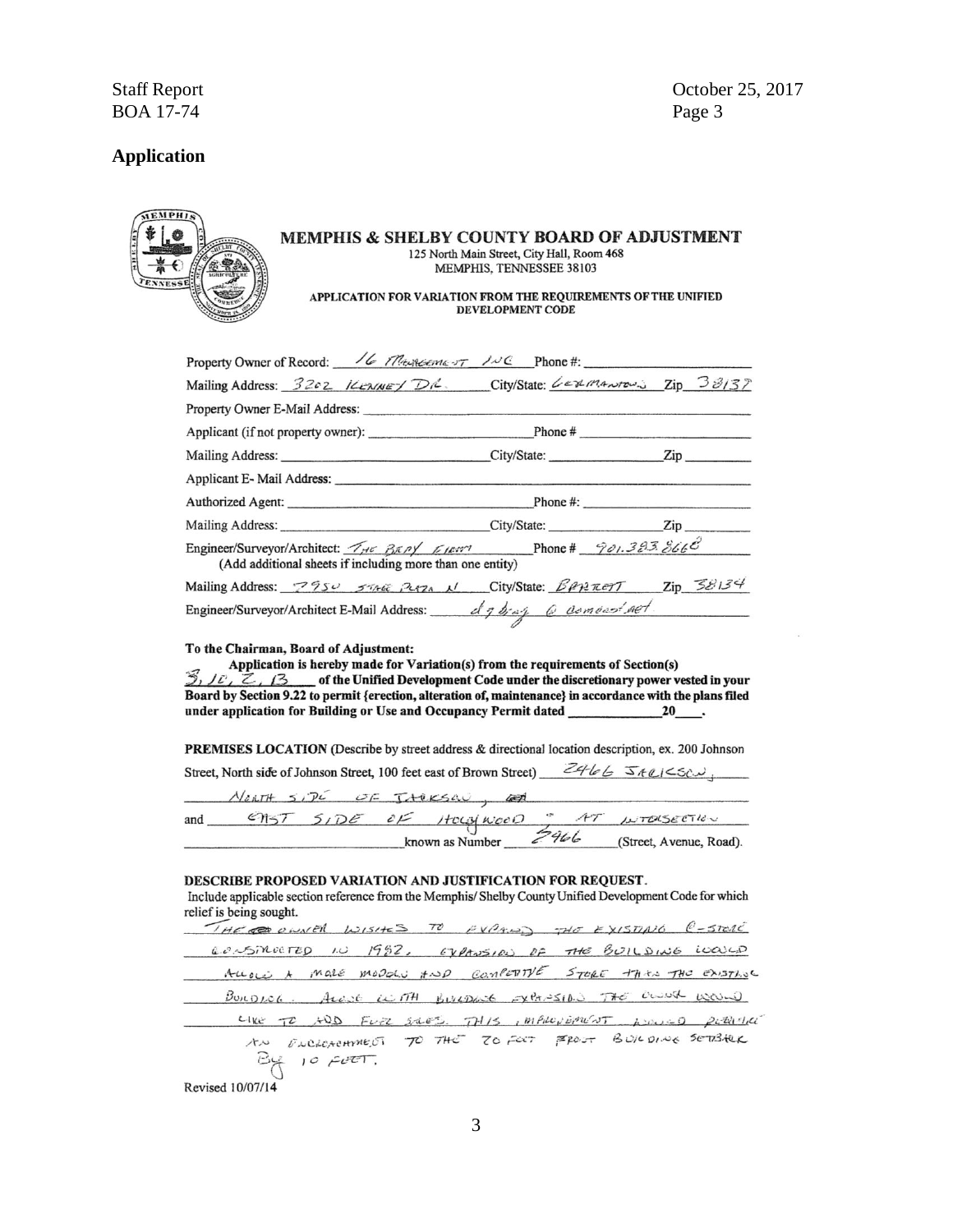#### DESCRIPTION OF EXISTING OR PROPOSED BUILDING OR STRUCTURE

|                                                                                                                                                 | Size of Building or Structure: $\sqrt{(\sqrt{(\lambda)})^2}$ |                   |                |                 |                                                                                                                             |  |  |
|-------------------------------------------------------------------------------------------------------------------------------------------------|--------------------------------------------------------------|-------------------|----------------|-----------------|-----------------------------------------------------------------------------------------------------------------------------|--|--|
|                                                                                                                                                 |                                                              |                   |                |                 | At street level: $\frac{35}{25}$ feet across front: $\frac{47}{5}$ feet deep. Height: _________ Stories ________ feet high. |  |  |
| Number of Families: (If any are used as dwellings): $\frac{1}{\sqrt{6}}$<br>Number of Automobile Parking Spaces: 22<br>Occupancy:<br>(a)<br>(b) |                                                              |                   |                |                 |                                                                                                                             |  |  |
|                                                                                                                                                 |                                                              |                   |                |                 | Use District: $\binom{n\upsilon-3}{\upsilon}$ Date of Erection: $\sqrt{7} \in \mathbb{Z}$                                   |  |  |
| <b>Character of Construction:</b>                                                                                                               |                                                              | Frame $\boxtimes$ | Masonry $\Box$ |                 |                                                                                                                             |  |  |
|                                                                                                                                                 | Reinforced Concrete or Protected Steel Frame $\Box$          |                   |                | Other (Specify) |                                                                                                                             |  |  |

I (we) hereby make application for approval of the Zoning Ordinance/Regulations variation(s) being sought from described above and on the accompanying materials.

I (we) accept responsibility for any errors or omissions which may result in the postponement of the application being reviewed by the Memphis & Shelby County Board of Adjustment at the next available hearing date.

I (We), owner(s) of the above described property hereby authorize the filing of this application and the above named persons to act on my behalf.

\*Property Owner of Record Date Applicant (if not property owner) Date

\* Property Owner of Record shall sign if not the applicant of the request for variation.

#### PROVIDE AN EXPLANATION TO THE FOLLOWING CRITERIA:

(Please response to all points listed below. Additional sheets may be added as needed)

9.22.6 Findings of Fact - The Board of Adjustment must make specific written findings of fact on each variance request. In granting any variance, the Board of Adjustment shall make the following findings:

- A. Bulk and Other Non-Use Variances
	- 1. Unusual characteristics of the property. The property is unusual in that it exhibits at least one of the following exceptional physical features as compared to other properties located in the same zoning district: exceptional topographic conditions, exceptional narrowness, exceptional shallowness, exceptional shape or any other extraordinary and exceptional situation or condition;